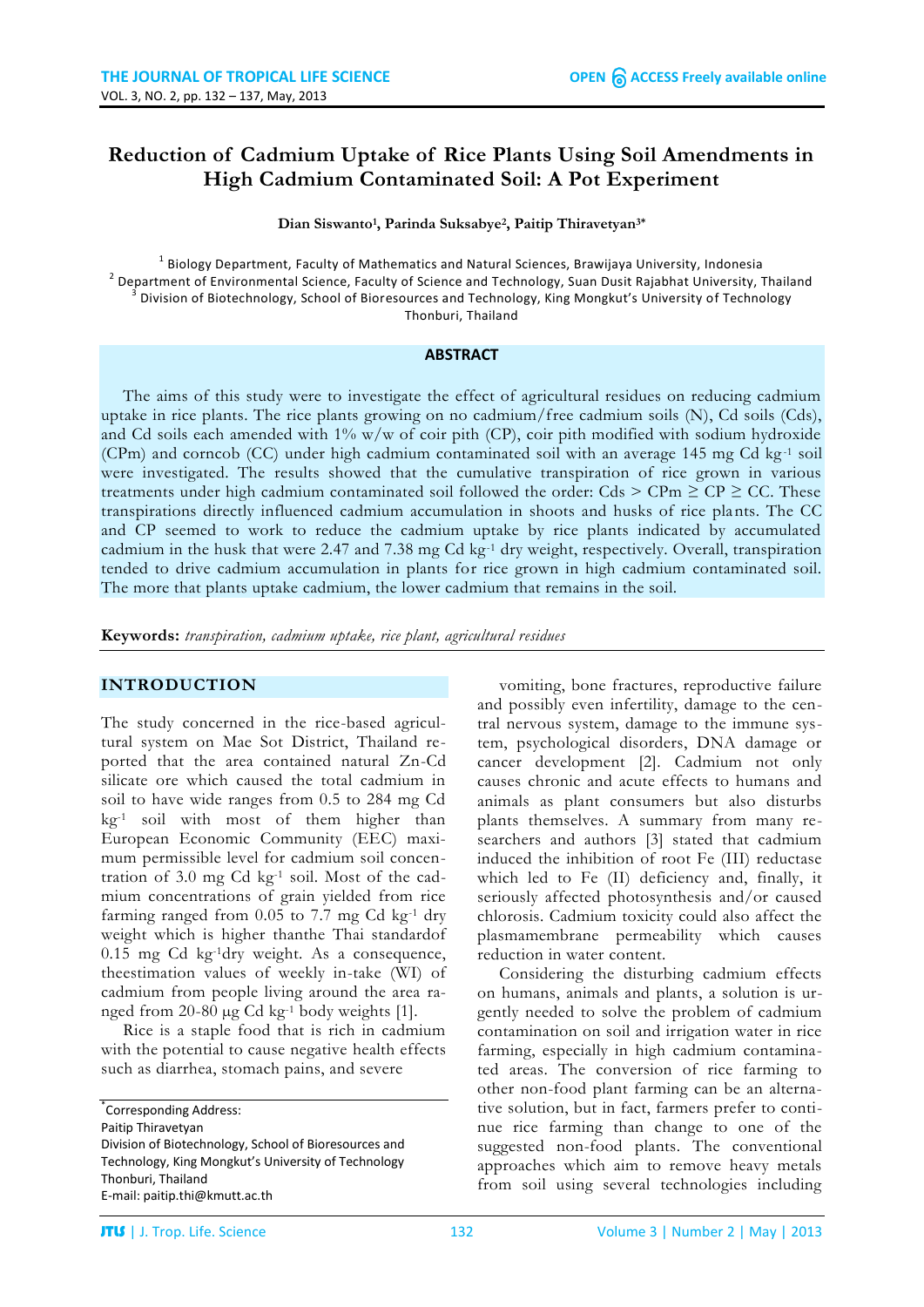chemical precipitation, membrane filtration, reverse osmosis, ion exchange, and adsorption can be done but most of them are inefficient and expensive. On the other hand, one of the modern techniques that can be adapted to solve this problem is the aided phytostabilization technique [4, 5].

The aided phytostabilization technique emphasizes to immobilize or fix metals in soil which uses plant root absorption as the secondary role and soil amendment adsorption as the first role. This technique aims not to remove metal contaminants from a site, but rather to hold them in the soil; therefore, the risk to human health and the environment can be reduced by reducing metal mobility by rhizosphere-induced absorption, and precipitation processes [4, 5, 6]. Biomass raw materials used as amendments in this technique can be from agricultural residues which are abundant such as coir pith and corncob. Moreover, the enhanced adsorption capacity of the amend-ments was also studied focusing on biomass modification [7, 8, 9].

Investigation and development of agricultural residues to adsorb metal ions or other contaminants in aqueous solutions have been done by many researchers [10, 11, 12, 13, 14, 15] but a few studies have been conducted on the application of adsorbent on the plant-soil system. The aims of this study were to investigate whether a variety of agricultural residues as soil amendments reduced Cd uptake of rice plants in high cadmium contaminated soil.

## **MATERIALS AND METHODS**

### **Preparation of agricultural residues for soil amendment**

There were three kinds of agricultural residues which have been used as soil amendments involving coir pith (CP), corn corb (CC), and coir pith modification (CPm). CP and CC have been available as remediation laboratory properties where the initial sources came from companies from Prachuapkhirikan and Bangkok provinces; however, CPm was prepared in this study. CPm was made from CP modified with 0.1 NaOH as follows: 300 g of CP was mixed with 3000 mL of 0.1 M NaOH for 2 hours. After treatment with 0.1 M NaOH, the excess NaOH from treated coir pith was washed with tap water until the pH was constant (7.75) [8].

## **Culturing rice plants**

The rice variety that was used was known as 75 days rice. This variety is usually harvested after 65-75 days in the field. Scientific information of the rice is not provided because this variety seems to be under a development project. Rice seeds were soaked with tap water for 1 day and spread on normal soil. After 40 days of seeding, rice plants were transferred to pots.

### **Effect of agricultural residues on plant transpiration growth under high cadmium contaminated soil**

The relationship between cumulative transpiration and plant cadmium uptake on soil amendment treatments were investigated. 40 day rice plants were used as the test plants. After preparation of the media which contained 700 g of solid materials mixed with 350 mL tap water, 2 rice plants were cultured in the media. After one day of incubation, 200 mL water was added into the experimental pots.

The combination of treatments for solid media were as follows: no cadmium/free cadmium soil (N) as the control, cadmium soil (Cds), Cds with CP  $1\%$  (w/w), Cds with CPm  $1\%$ (w/w) and Cds with CC  $1\%$  (w/w). The serial pot was made into three replicates for 50 days of observation. Pot media without plants were also provided as blanks which were made into three replicates. Transpiration was measured as water was lost from the plants every three to five days by weighing the blank and treated pots. This was done by following the modified gravimetric method [16], but the values were converted into milliliter units by multiplying by the water specific density.

## **Determination of cadmium distribution in plants**

The plants were separated into two different parts, as roots and shoots (seeds were included). Both of them were dried at 60 °C for 48 hours. Then, they were burned in an electric muffle at 450 °C for 2 hours. Plant samples were digested with 65 % of HNO<sub>3</sub> and 95-97 % of H<sub>2</sub>SO<sub>4</sub> and then furthermore analyzed by Inductive Coupled Plasma Spectroscopy (ICP). The concentration was reported in mg kg-1 of the dry weight.

## **Determination of remaining cadmium in soil**

Soil samples were dried at 60 °C for 48 hours and then ground. Samples were digested with 65 % of  $HNO<sub>3</sub>$  and 95-97 % of  $H<sub>2</sub>SO<sub>4</sub>$  and then furthermore analyzed by ICP. The concentration was reported in mg kg-1 of the dry weight.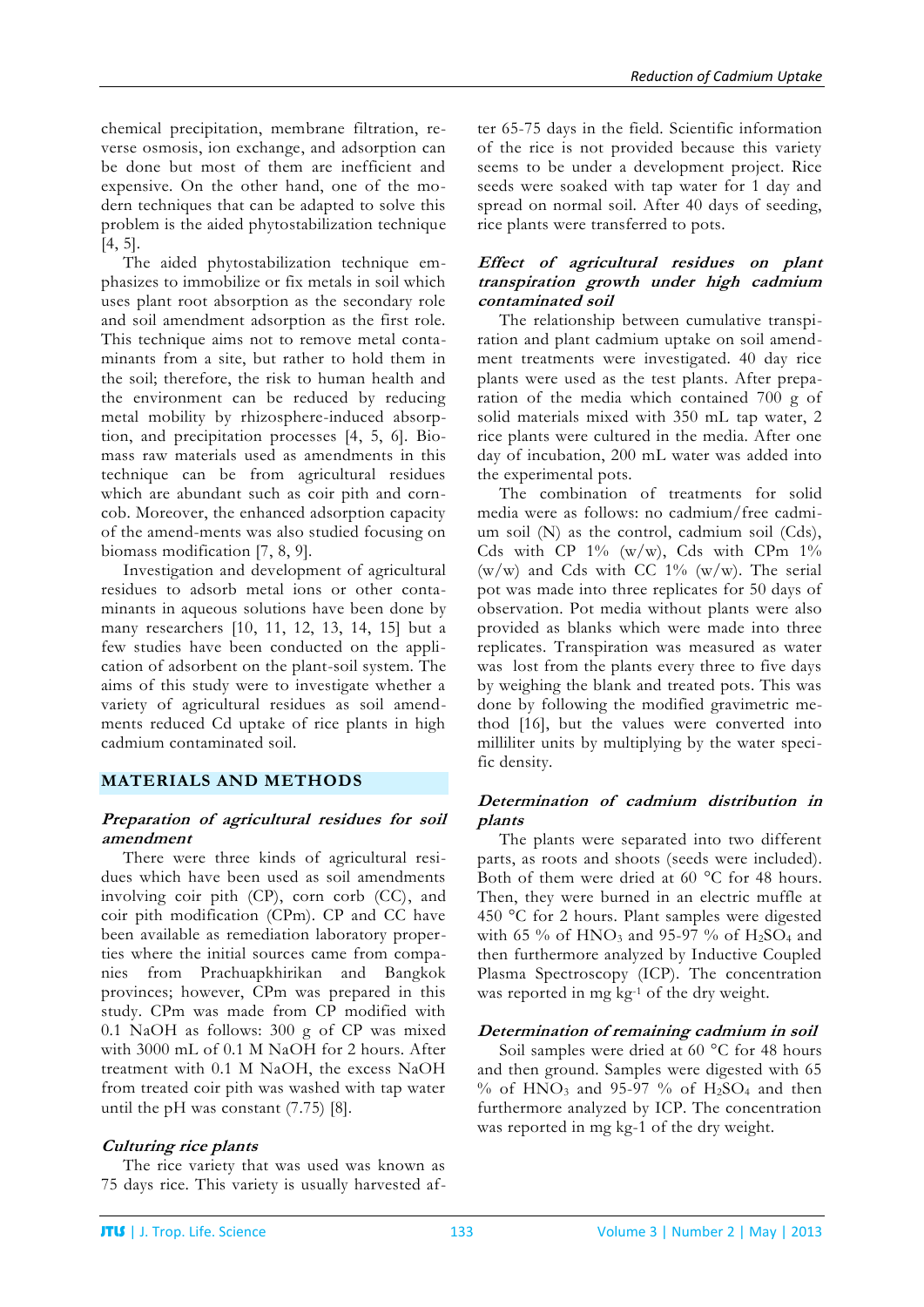#### **Statistical analysis**

Analysis of variance (ANOVA) with the Tukey test and correlation test were determined using the SPSS Program for Windows.

#### **RESULTS AND DISCUSSION**

## **Effect of agricultural residue additions in high cadmium contaminated soil on transpiration, dry weight and cadmium (cd) uptake in rice plants**

To confirm the ability of CC, CPm and CP to reduce cadmium uptake in rice plants, the effect of these agricultural residues was investigated in rice grown under high cadmium concentrations. The initial cadmium concentration in contaminated soil was in the range of 96.26 to 215 mg Cd  $kg<sup>-1</sup>$  soil with an average of 145.01 mg Cd kg $<sup>-1</sup>$ </sup> soil. The addition of agricultural residues affects the transpiration of rice grown under high cadmium concentrations; therefore, the treated rice transpired water in different levels which were in the following order: CPm  $\geq$  CP  $\geq$  CC (Figure 1). They were similar to rice transpiration grown under low cadmium concentratiosn which were in the following order:  $CPm > CP > CC$  (data not shown).

Previous research reported that the low cadmium concentration of soil that is equivalent to a range of 0.11 to 0.56 ppm can retard root growth without toxic effects in leaves resulting in increased transpiration [17]. Transpiration of rice grown in normal soil indicated that the plant metabolism reached the optimal level because

there were no stress conditions. Therefore, the transpiration value was the highest (Figure 1 and 2). Contrarily, rice grown in Cds was assumed in metal stress conditions. High transpiration values probably indicated the defense mechanism of plants from high cadmium accumulation in its organs by such kinds of continuous dilutions; therefore, plants could minimize the toxic effects of cadmium. However, the detailed mechanism to explain the increase of transpiration affected by higher cadmium accumulation is still unclear.

The cumulative transpiration of rice grown in various treatments under high cadmium contaminated soil was in the following order: Cds >  $CPm \geq CP \geq CC$  (Figure 2). These transpiration values affected cadmium accumulations in the shoots which were in the following order: Cds >  $CPm \geq CP \geq CC$  and cadmium accumulations in the husk which were in the following order: Cds  $=$  CPm  $>$  CP  $>$  CC (Table 1 and Figure 3). By considering these results, CP and CC seemed to work in reducing the cadmium uptake by rice plants.

The cadmium movement from soil to roots and from roots to shoots of rice grown in high cadmium contaminated soil seemed to be influenced by the end product compounds of agricultural residue degradation by soil microbial activity. It was assumed that the end products of degradation contained high and low molecular the presence of humic acid (HA), as an example of a high molecular weight compound, decreased the



Figure 1. Cumulative transpiration of rice plants (P) grown in no cadmium/free cadmium soil (N) and high cadmium contaminated soil (Cds) in 45 days (a) and under various treatments: (CC: corncob, CPm: modified coir pith and CP: coir pith) (b). Note: Values followed by the same notation indicate that there is no significant difference ( $\alpha$  = 0.05)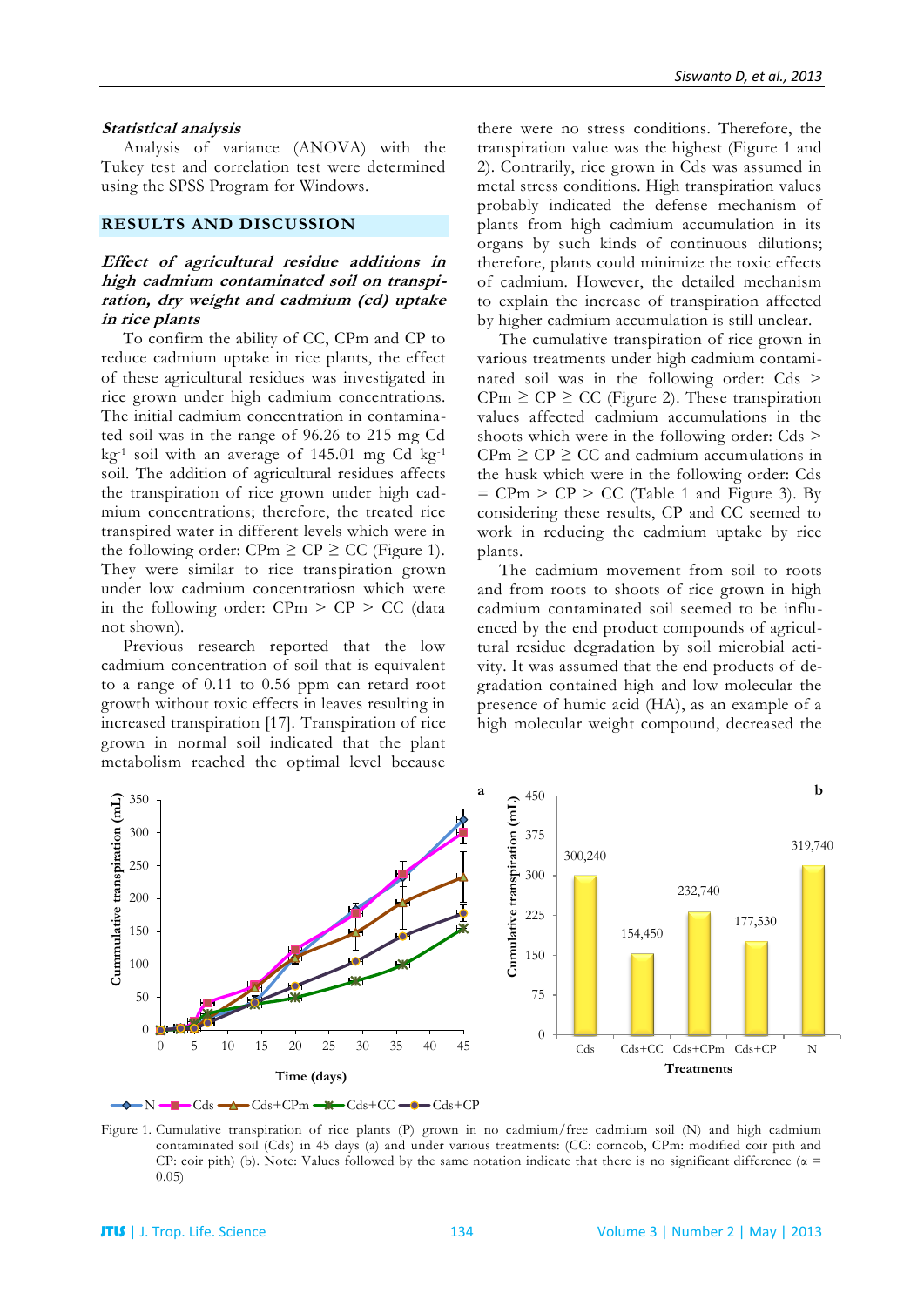| Treatments  | Cumulative                          | Dry weight of<br>plant $(g)$ | Rice cadmium concentration at $50th$ day (mgCd/kgDW) |                      |                    |  |
|-------------|-------------------------------------|------------------------------|------------------------------------------------------|----------------------|--------------------|--|
|             | transpiration at<br>$45th$ day (mL) |                              | Root                                                 | Shoot                | Husk               |  |
| Cds         | $300.24 \pm 17.31$ c                | $0.991 \pm 0.233$ a          | $594.324 \pm 40.597$ b                               | 73.878±21.10 d       | $13.55 \pm 1.66$ c |  |
| $Cds + CC$  | $154.45 \pm 12.52$ a                | $0.626 \pm 0.131$ a          | $139.651 \pm 37.315$ a                               | $11.071 \pm 3.70$ ab | $2.47 \pm 0.82$ a  |  |
| $Cds + CPm$ | $232.74 \pm 38.08$ b                | $0.747 \pm 0.112$ a          | $919.328 \pm 226.922$ bc                             | $40.47 \pm 3.96$ c   | $15.63 \pm 3.10$ c |  |
| $Cds + CP$  | $177.53 \pm 0.18$ ab                | $0.780 \pm 0.145$ a          | $1188.996 \pm 246.429$ c                             | $37.16 \pm 10.11$ bc | $7.38 \pm 0.77$ b  |  |

Table 1. Cumulative transpiration, dry weight and cadmium concentration of rice plants grown in high cadmium contaminated soils (Cds) under various treatments









Figure 4. Regression between transpiration and plant cadmium and between transpiration and plant dry weight under high cadmium soil root Cd (a), shoot Cd (b), husk Cd (c), and plant dry weight (d)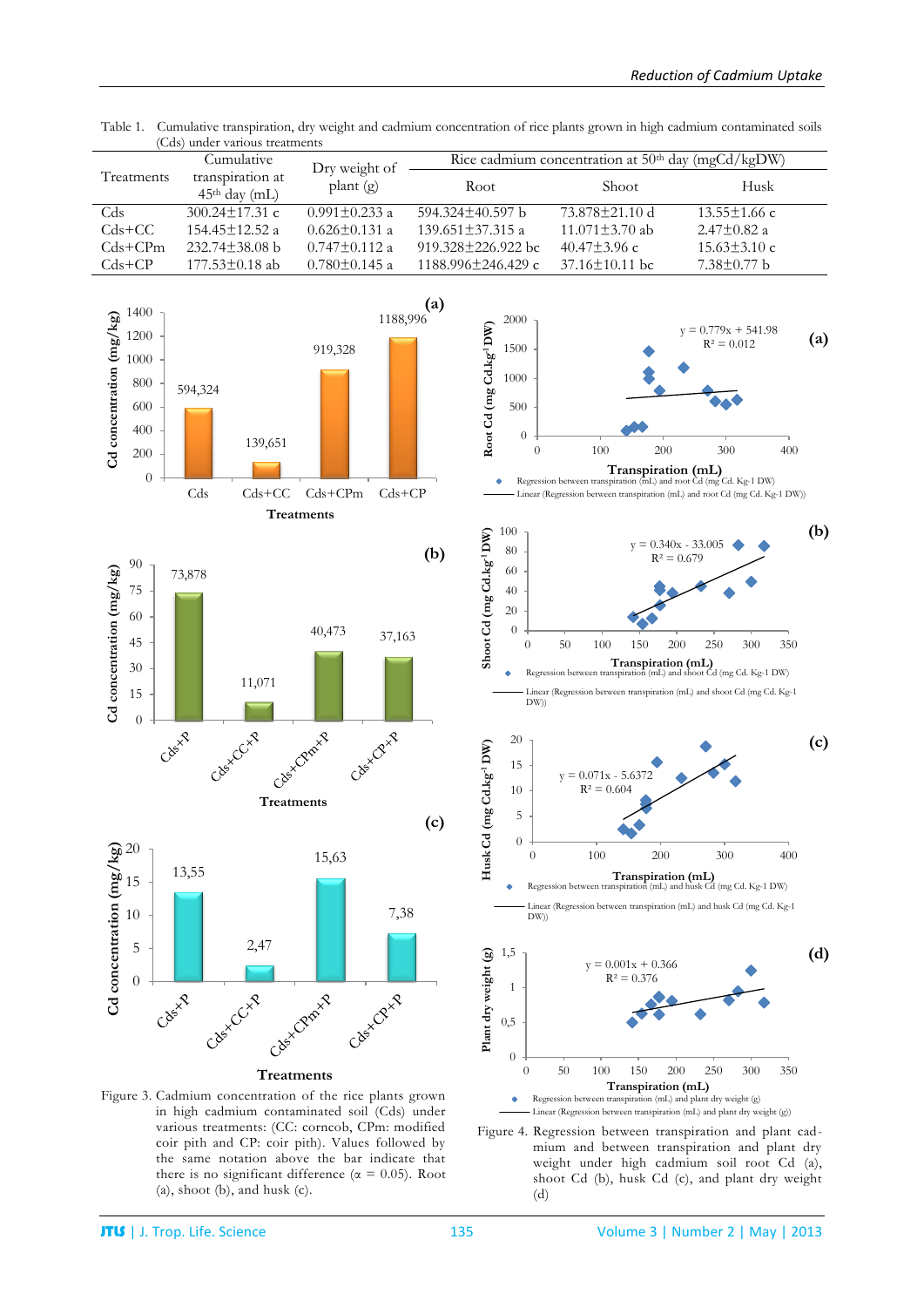uptake of Cd in the root on the base of total Cd concentration and free Cd ion activity. Two reasons may explain the decrease in the uptake of Cd. First, the reduced availability of cadmium may be due to complexation with HA, where insoluble precipitates are furthermore formed.

Second, the HA was adsorbed on the root surface and decreased the uptake sites for internalization of Cd, and thus decreased the uptake of Cd. Contrarily, [18] it was also argued that citric acid (CA), the small organic ligand as an example of a low molecular weight compound, increased the uptake and internalization of Cd. There are many reasons for this to be related. First, the dissociation of the Cd-citrate complex supplied free Cd ions on the root surface. Second, adsorbed citrate on the xylem cell wall had complexation with Cd; thus, the adsorbed citrate decreased Cd transferring to the cytosol. Third, the increased pH decreased the competition of  $H^+$  with  $Cd^{2+}$  for the uptake sites on the surface root and enhanced the uptake of Cd.

The relationship between transpiration and accumulation of cadmium in the plant organs showed that transpiration mainly increased plant cadmium concentration in shoots and husks with the Pearson correlations 0.824 and 0.778, respectively (Figure 4 and Table 2).

Based on the dry weight measurement of rice grown under various treatments, it is assumed that the rice variety used in this experiment, namely 75 days rice, is a resistant variety of cadmium contamination. There was no significant difference among the dry weights of rice grown in all treatments.



Figure 5. Total dry weight of 50<sup>th</sup> day rice plants grown in high cadmium contaminated soil (Cds) under various treatments: (CC: corncob, CPm: modified coir pith and CP: coir pith). Values followed by the same notation above the bar indicate that there is no significant difference ( $\alpha = 0.05$ )

Plant resistance might come from many defense mechanisms in plants. Besides producing phytochelation that restricts cadmium just in the roots and inhibiting its movement to the shoots, plants also produce exudates as a defense mechanism to prevent cadmium from entering into the plant roots. Root secretion includes organic ligands and inorganic ligands (e.g., Cl-, SO<sub>4</sub>2-, NH<sup>4+</sup>,  $CO<sub>3</sub><sup>2</sup>$ -, PO<sub>4</sub><sup>3-</sup>, etc.). These substances function not only as the energy source of microorganisms, but also as ligands to be chelated with heavy metal ions and then influence the pH and Eh conditions as well as chemical characteristics in the rhizosphere [19].

|                                               |  | Table 2. Correlation between transpiration with plant |  |  |
|-----------------------------------------------|--|-------------------------------------------------------|--|--|
| cadmium and plant dry weight of rice grown in |  |                                                       |  |  |
| high cadmium contaminated soil                |  |                                                       |  |  |

|                  | Transpiration          |       |  |
|------------------|------------------------|-------|--|
|                  | Pearson<br>correlation | Sig.  |  |
| Transpiration    | 1                      |       |  |
| Husk Cd          | $0.778**$              | 0.003 |  |
| Shoot Cd         | $0.824**$              | 0.001 |  |
| Root Cd          | 0.111                  | 0.732 |  |
| Plant dry weight | $0.613*$               | 0.034 |  |

## **CONCLUSION**

The results showed that the cumulative transpiration of rice grown in various treatments under high cadmium contaminated soil was in the following order: Cds > CPm  $\ge$  CP  $\ge$  CC. These transpiration values directly influenced cadmium accumulation in shoots and husks of rice plants. The CC and CP seemed to work to reduce the cadmium uptake by rice plants indicated by accumulated cadmium in the husk that were 2.47 and 7.38 mg Cd kg-1 dry weight, respectively. Overall, transpiration tended to drive cadmium accumulation in plants for rice grown in high cadmium contaminated soil. It was shown that the higher the plant uptake of cadmium, the lower remaining cadmium that was found in the soil.

#### **REFERENCES**

- 1. Simmons RW, Pongsakul P, Saiyasitpanich D, Klinphoklap S (2005) Elevated levels of cadmium and zinc in paddy soils and elevated levels of cadmium in rice grain downstream of a zinc mineralized area in Thailand: Implication for public health. Environmental Geochemistry and Health 27: 501-511.
- 2. Kumbar SK (2011) Cadmium poisoning, http://eco.neterect.co.in/. Accessed date: September 30, 2011.